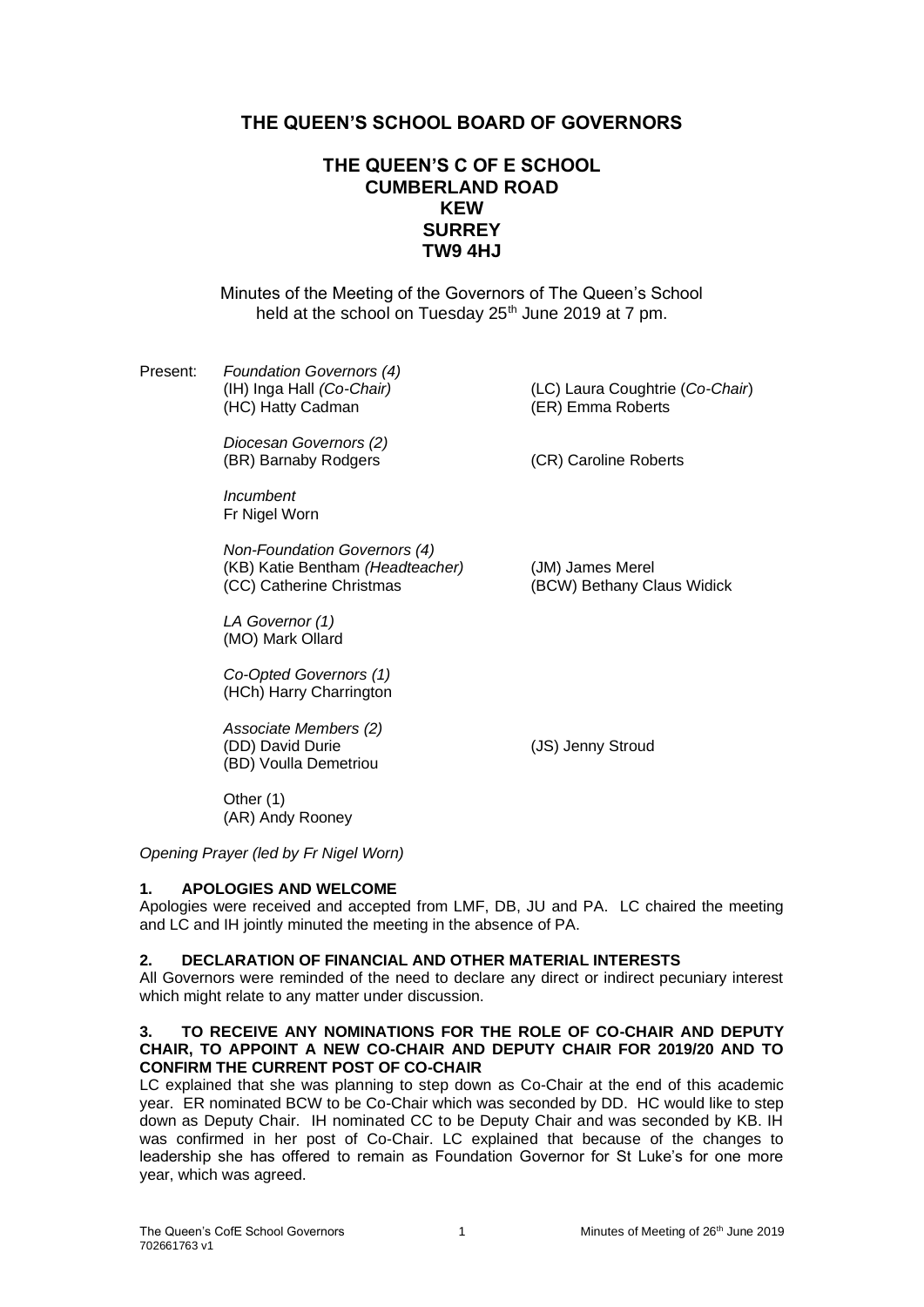## **4. APPROVAL OF THE MINUTES OF THE MEETING HELD ON THE 21st MAY 2019**

These were approved and signed by IH.

Matters arising: Governance Committee Update. It was agreed that we would defer this item to later in the meeting when we plan to discuss the committee and phase group structure.

## *STRATEGIC – Linked to Vision*

#### **5. (a) To receive the financial out-turn for 2018/19 (b) To approve the final Budget for 2019/20**

MO referred to the paper circulated with the meeting pack, which shows the out-turn for this year (2018/19). MO pointed out that this was discussed at the last FGB and was bigger than expected due to the income received not being spent by the end of the financial year which is ringfenced and will be spent next year.

The underlying budget for next year is in line with last year's budget. Teaching Staff budget is confirmed. AR explained that we have assumed the same complement of TAs as we have now in the budget which is different from the complement we had at this time last year, therefore the cost is higher now than it was at this time last year. The Admin budget is like for like except for the cost of maternity pay and agency cover. Lettings budget was very slightly upped from last year. Catering income assumed a small recovery in terms of take up. We have stepped up the marketing of school lunches in the newsletter to inform parents about the improvements we have been making. Finance committee looked at the draft budget in some detail last week and we added value to some points. MO recommended this budget to FGB.

### **Q** What is the reserves position?

**A** Don't have the exact numbers but can say, that whilst these are high, much of it can be explained by expenditure being carried forward.

Post-meeting note: AR confirmed that the reserves balance brought forward from 2018/19: £436,102.92 and the projected balance at the end of 2019/20, based on the approved budget, will be £315,746.

### **FGB unanimously accepted the budget for next year which will now be submitted to AfC**

### **6. To view and approve finance communication video to the parent community**

The script was amended at last week's Finance Committee and was circulated with the papers (a further small change made by KB will be incorporated). The date for recording is Tuesday 2nd July, JM will be helping record this with CR and MO. This will then be circulated and approved by LC and IH on Wednesday 3rd so that we can use it at the new parents evening on Thursday 4<sup>th</sup> July.

It was suggested that we insert 'at present' after the part that says 'our financial position is okay' just to emphasise that this is a snapshot position.

The video will be uploaded to the school website and parents directed to it in that way via the school newsletter.

HC arrived at 7.25 pm

## **7. To note the School Partnership Programme Writing Report**

KB explained that there would be no HT report at this meeting as we had that at the May FGB. Also, with the new Ofsted Framework being launched in the Autumn we will wait and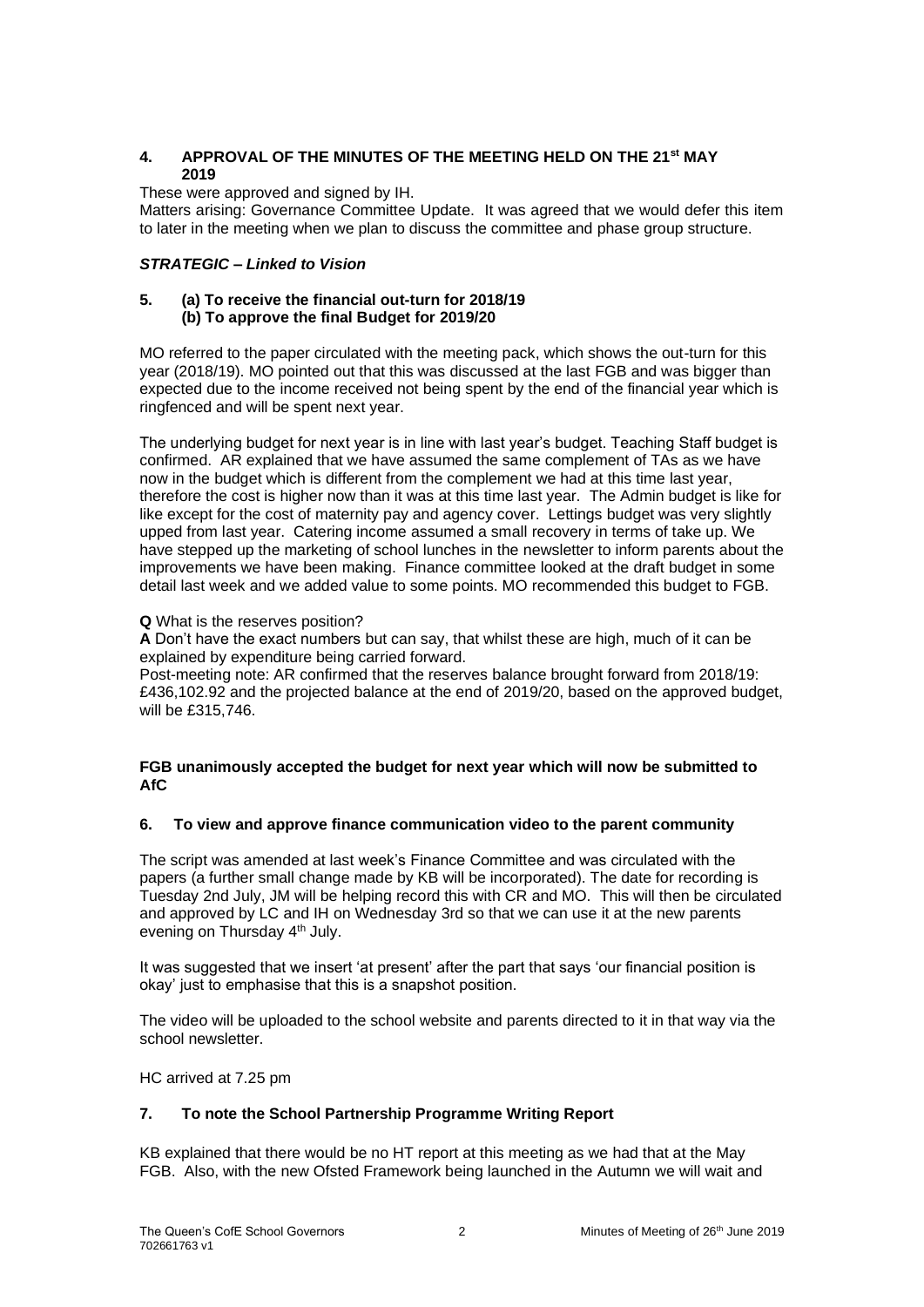re-do the SEF to reflect the new changes and bring it to the first FGB of the new academic year. Instead we will look at the outcomes of the peer review funded by the Education Endowment Fund. Queen's is partnered with a school to review an area of their choice and they then come to us to do the same. In an academic year we get two of these reviews. Then an improvement champion (for Queen's it is BD) will lead an inset session at that school based on the review. KB reported that we had a day's training, and we were partnered with Sacred Heart and we completed a review at their school. Unfortunately, at the last minute an issue in their school prevented them from coming to us so we carried out a self-review as we already had planned for it happening. We have since moved on and partnered with St Edmonds, we have reviewed them and they have come to review us. We chose to do a review on writing as that has been a focus for the year and is also one of our vision priorities. They reviewed what we had been doing to see how writing was developing within the school, they looked at books, spoke to the children and looked at writing. BD has attended the School Partnership Review on Friday 21<sup>st</sup> June, to feedback on the learning of these reviews. BD noted that this felt like a validation rather than a review.

In addition, two of our SIP report targets are (i) our writing progress and (ii) the outcomes of our involvement in the peer review. Karen Feeney (our SIP) was in school yesterday and was evaluating where we have reached in terms of our two targets. KB noted they are currently in the process of analysing the data, so we don't, as yet, have the progress measure but KB noted that it feels everything is moving in the right direction.

**Q.** What did we learn from this and what improvements are we going to make as a result? Did anything new come out of the review?

**A.** They didn't pick up on any trends going across the year groups although they did identify some smaller specifics to do with class teachers or particular year groups. Karen, at her visit, looked at the recommendations from the report and focused on these to see the impact of the review. Her report will be shared with governors. Overall, she was impressed with the writing.

**Q**. Does she do a 'before and after', ie follow through with a specific child across visits? **A**. No, she spoke to a number of children and the teachers. IH and BCW joined Karen yesterday which was very informative. She spoke to a range of children but not necessarily the ones she spoke to at her previous visit.

The benefits of being involved in this, is the training we receive and identifying some further Improvement Champions. This is a 2-year project, so we want to maximise on what we receive by upskilling a number of our staff.

**Q**. Has it been worthwhile?

**A.** Yes, very worthwhile in terms of building better links with other schools, which is also what we wanted to achieve, to become more outward facing and this is a good step towards that. We also found out that, even though we didn't go through with our first review because the other school pulled out, there are two other schools that had the same topic as us, so we are able to see their outcomes and possible run training together in the future. There is scope for more and opportunities to share good practice. It's also another opportunity for us to quality assure what we are doing.

**Q.** – Was it just the results that prompted us to focus on writing?

**A**. – Both results and also the progress measures were the things and made us focus on writing.

**Q**. - Will we see the results coming through when we see the data?

**A**. – Hope so but it's difficult as a different cohort. The attainment we can look at but it's difficult to statistically analyse. We can look at individual children and see them making progress. We will have the figures in early November.

**Q**. - This seems like a good way of looking at areas we might be concerned with? **A**. - Yes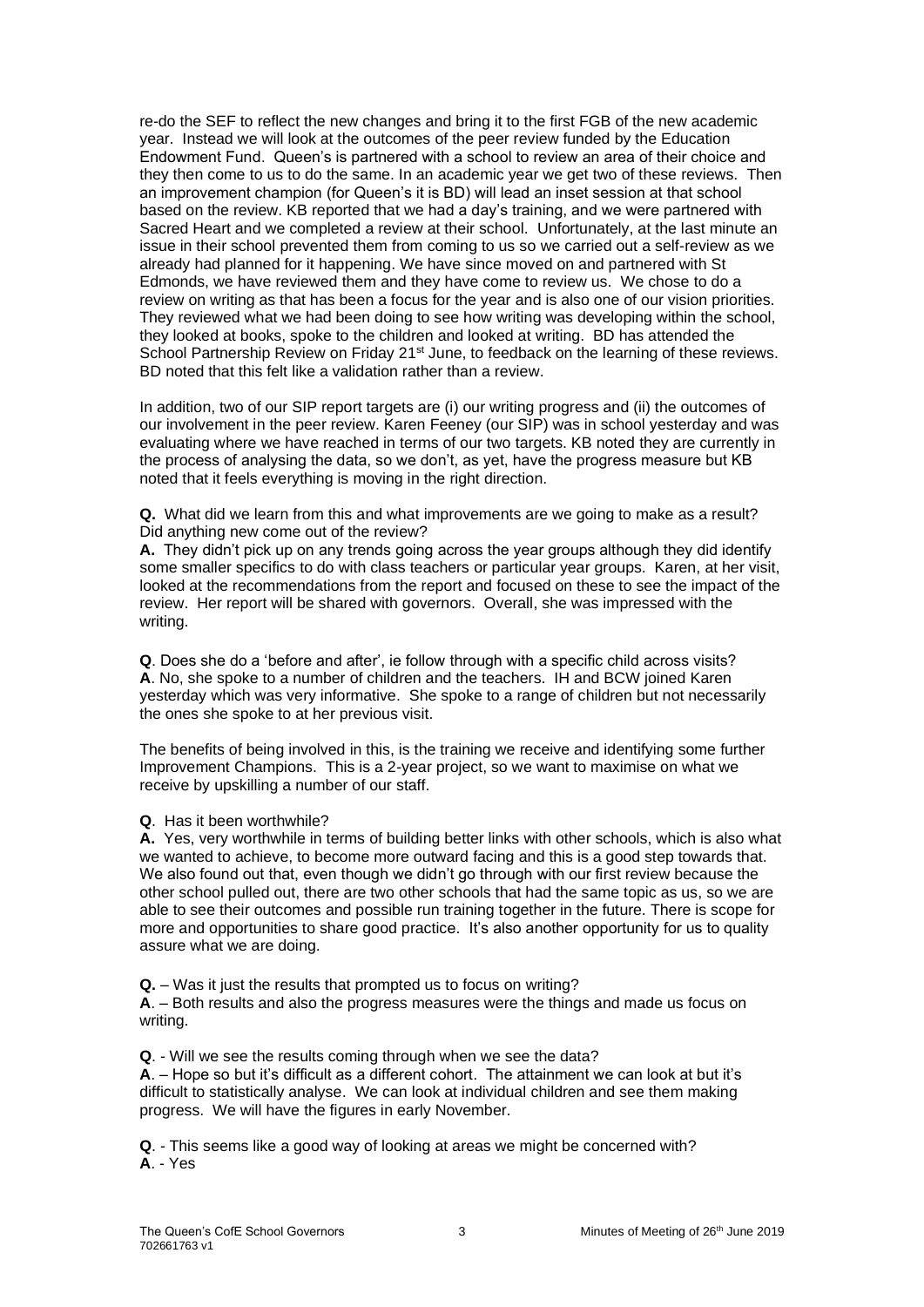CR arrived at 7.36.

## **8. To receive a Safeguarding Report from the Headteacher (Standing Item)**

We now have a new online system of recording areas of cause for concern called CPOMS. Teachers are using it at the moment but some teething problems. All paper copies need to go on to the system which KB plans to do before the end of the year. We need to upload the current cohort only.

### **9. To receive a verbal update on the progress of transition to the Co-Headship model**

BD explained that she and JS had a number of specific support measures that were being put in place as well as general overarching handover e.g. meeting with KB on a weekly basis going through a programme of activities eg finance. There is support from the SDBE, an induction programme running from September and also attending the Richmond SIP and Headteacher meetings. BD noted they have recently spent a significant amount of time on recruitment as there were four vacancies to fill. Next task will be TA structure. A great deal of talking to staff to keep them on board and working alongside them..

**Q**. – How will you be presenting it to new parents next week?

**A**. – We will be introduced as new Acting Co-Heads. We have had a lot of positive feedback from the school community.

Noted that Hilary Wilson was appointed as Acting Assistant Head and that a replacement for her teaching role has just been appointed.

SDBE and AfC are fully involved in supporting BD and JS and the school in this new model. They will both have a mentor from AfC and another mentor from SDBE from Southwark Diocese. Noted that we will want to be mindful of quantity of support being offered and need to get the right balance. BD thanked governors for their support, that both she and JS feel very well supported.

AR left the meeting at 7.50 pm

### **10. (a) To receive a verbal update on planned phase meetings and visits (b) To note the programme of Governor Visits for 2019/20**

Visits and meetings have been included in the Draft Calendar for next year and the numbers haven't changed. Although three weeks of visits have been included in the calendar, it is recognised that this is quite a time commitment, so governors are only really expected to do two visits per year if possible. It was noted that the Spring visit was really well attended.

HCh arrived at 7.55 pm

### **11. To receive a verbal update and approval for the AfC Governor Hub on-line**

LC gave a brief overview of a training session she attended in PA's place, on a new portal for storing documents. It's a web based on-line system to help governors and clerks communicate with each other, store documents, membership details, meeting schedules etc all stored in one place. AfC has bought into this and we can choose to sign up for a small fee. The system is controlled by the Clerk, although there can be other administrators, but it really needs to have one person leading on it. Because we currently pay the full SPARK package we would get this free for the first year, then £150 pa thereafter.

**Action:** FGB approved going ahead with this, when the time is right.

**Q.** – Is there a plan in place to review the clerking responsibilities?

**A.** - At the beginning of the year we changed our model to reduce PA's involvement and to ask Chairs to take responsibility for their own agendas, papers and minutes. We are planning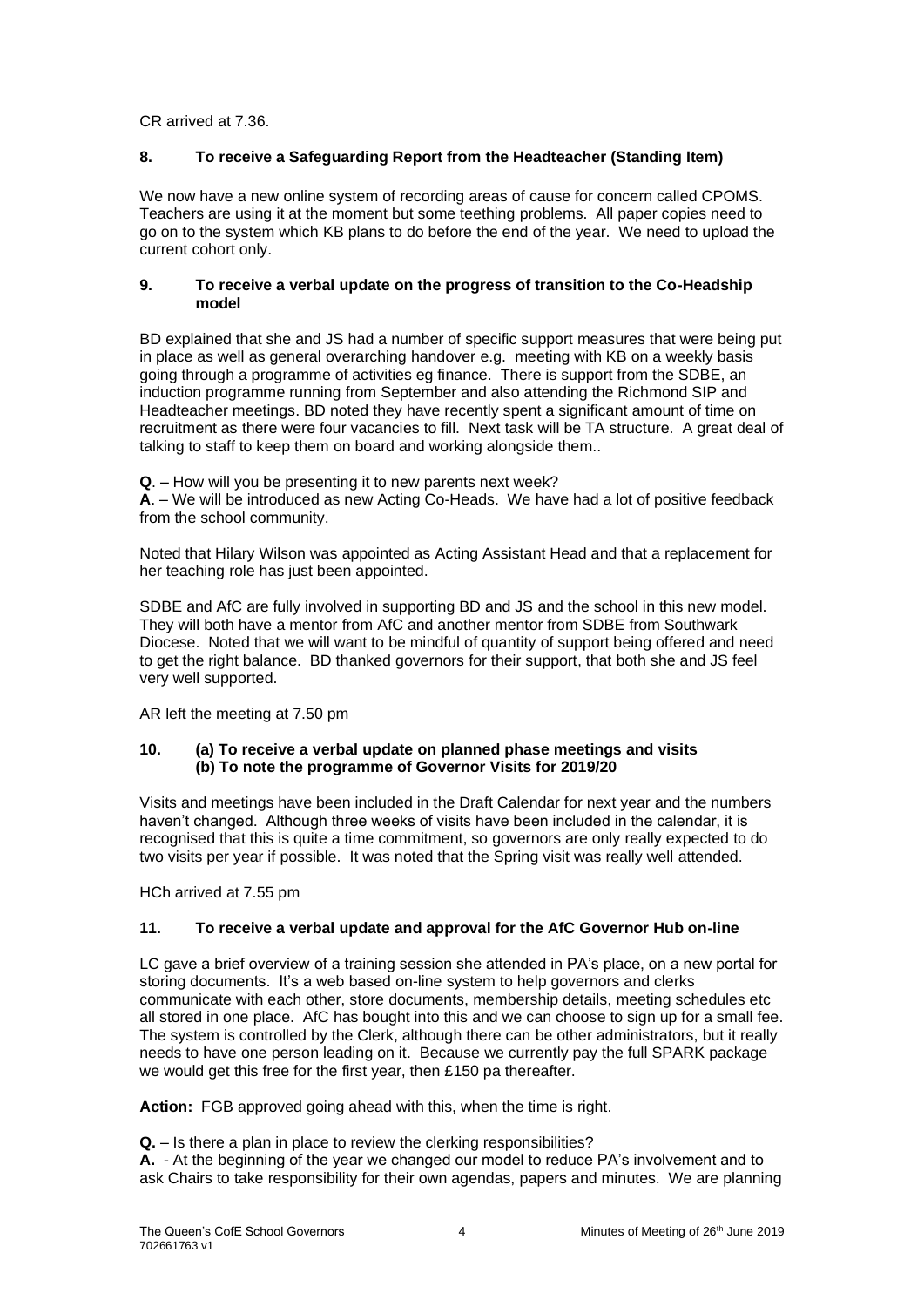to review this before the end of the academic year and will report back to governors with our recommendations. We will also be discussing with PA.

#### **12. To receive a verbal report from the chairs, including progress of the school vision plan and items of general significance considered by their committees, should be drawn to the attention of the FGB and to note the following:**

**Premises** – nothing further to report **Curriculum & Standards** – nothing further to report. **Finance** – nothing further to report. **Kairos** – nothing further to report. **Pastoral** – nothing further to report. **Pay & Personnel** – nothing further to report **Admissions –** nothing further to report

#### **13. To discuss the changes to governor positions of responsibility and committee and Phase group structure for 2019/20**

This has not yet been finalised as there are still a few governors to have their end of year review meeting. Once these have been done, we will circulate the new Committee and Phase Group Structure to all governors. Also need to consider governors who might take on new responsibilities or projects.

### **14. Governance Committee Structure Review (from Matters Arising)**

LC reported that in 2016/17 we undertook a review of our committees and at that stage took advice from the SDBE which showed that we did have more meetings than their recommendation. Since then we have been slowly reducing the number.

As part of our meeting discussions with governors this term, we have talked to the chairs about the frequency and content of their individual committees, which is something we do as a matter of course every year. As a result of these discussions, we agreed to reduce the frequency of Pastoral Committee from 4 to 3 a year (once a term) and re-combine Pastoral with Kairos, and also reduce the number of Finance meetings from 6 to 5 (Summer 1 meeting) with the proviso that if we need a further meeting, we would re-instate it.

Therefore, by the start of next year, we will have reduced the number of meetings from 38 in 2017 to 29 for next year - a reduction of 31%.

### Observations from comparisons with other schools.

KB obtained data from four schools – The Russell School, King's Oak, Archdeacon C of E, Holy Trinity C of E to support this review. Key points to note include the following:

- Difficult to make direct comparisons, as all schools group different themes into their committees;
- What was similar was that FGB frequency and timings are roughly the same with all schools having 5 or 6 meetings a year – we spend 10 hours in FGB meetings and the others range from 9 – 12 hours;
- We are the only school that separates out Finance, Pay & Personnel and Premises, other schools call this Resources Committee and only one other school had Resources as Finance and Premises with a separate Pay & Personnel Committee. We spend a total of 13 hours on these three committees and the other schools range from 10.5 – 12 hours. So not much difference just arranged differently;
- All schools have a C & S Committee, although again all with different names. We spend 5 hours in C & S, the others range from  $4 - 12$  hours, although we also have Phase Groups which add a further 3 hours of meetings and potentially 4 – 6 hours of visits. Only one other school has a 'learning walk' once a year in addition to their meeting (The Russell School);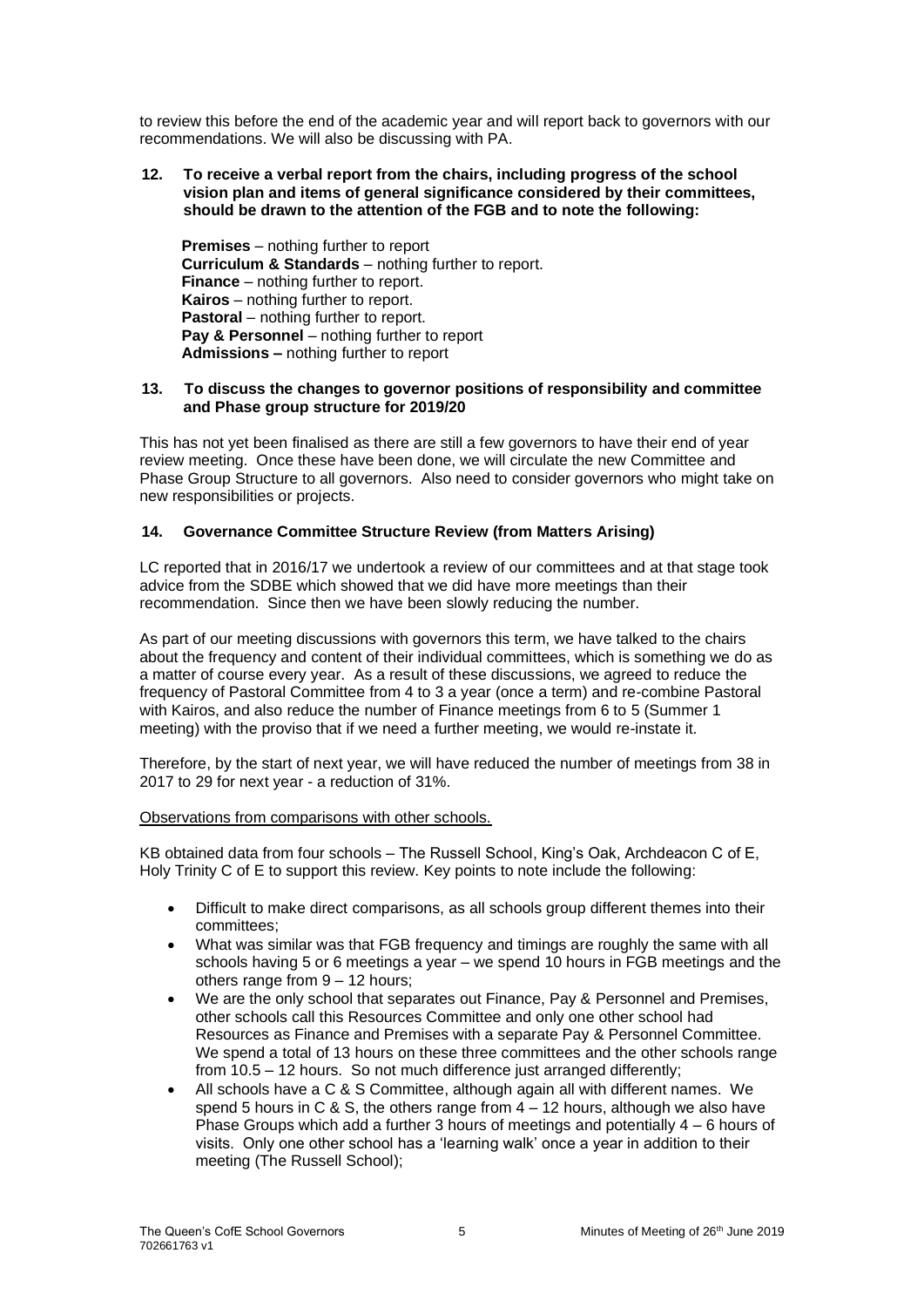- The Archdeacon School has a planning meeting once a year in the summer term (to plan for the following year) to discuss roles with the MLT and Subject Co-ordinators. A report is written and the governors approve this. Probably a bit the same as our Steering Committee, but for us that's only for committee chairs;
- All other schools, bar one, have a separate Pastoral Committee, although again by different names. We spend 3 hours on this and the others range from  $2 - 6$  hours;
- The two C of E schools have Admission Committees and spend roughly the same amount of time on this as us.

In total, including Phase meetings and visits, we currently spend 38 hours a year in meetings the others range from: 20 - The Russell School (one form entry); 23 - Kings Oak (2/3 form entry); 31.5 - Archdeacon (2 form entry) and 44 - Holy Trinity (2 form entry).

#### Timing of any further Committee re-structure

We have also taken some advice from Angela Langford at AfC Governor Support. Having provided her with some background, she felt that we were within the range, although probably near the top of the number of meetings we have. What she did observe was that we have Phase Meetings and visits which not all schools have, but she thought were a really good idea and showed real governor involvement in the school.

With the departure of KB, we question whether the time is right to embark on a major restructure of the committee model at the school. We would recommend that any review we undertake should have the full involvement of the Head Teacher. To undertake something of this magnitude should be done when the Head Teacher post has been made permanent.

#### **Conclusions**

Having done the analysis, taken advice and thought carefully about the way forward, our recommendation is that we retain the current model, but that we re-visit this issue in 2020 when we can fully involve governors and SLT.

It was also noted that our current clerking position may have an impact on any decision we make about restructuring.

KB was thanked for obtaining the school information. It was noted that this was a thorough analysis and agreed that we should retain our current structure until such times that the Head Teacher post becomes permanent.

### **15. For noting:**

### *i Co-Chairs' Report*

HC and LC were thanked for their contribution to the school in their respective roles but noted that they were not leaving the Governing Board until 2020. LMF was thanked (in her absence) for all the work she has done for the school and we will pass on a thank you card and small gift to her when we meet. DB has also decided to step down as a governor and has provided us with some feedback on his experience which we will review and consider more fully. We will also thank him for his contribution.

It was noted that this was KB's last FGB and was presented with a card and flowers. DD and NW both said a few words of formal farewell and thank you, acknowledging the momentous work she has done for the school in the last 8 years particularly in relation to Ofsted and SIAMS 'outstanding' and overseeing the new building.

Chairs were reminded to contribute a few sentences of achievement of their committees over the last year, for the end of year Co-Chairs' newsletter. Also reminded to complete the Skills Audit.